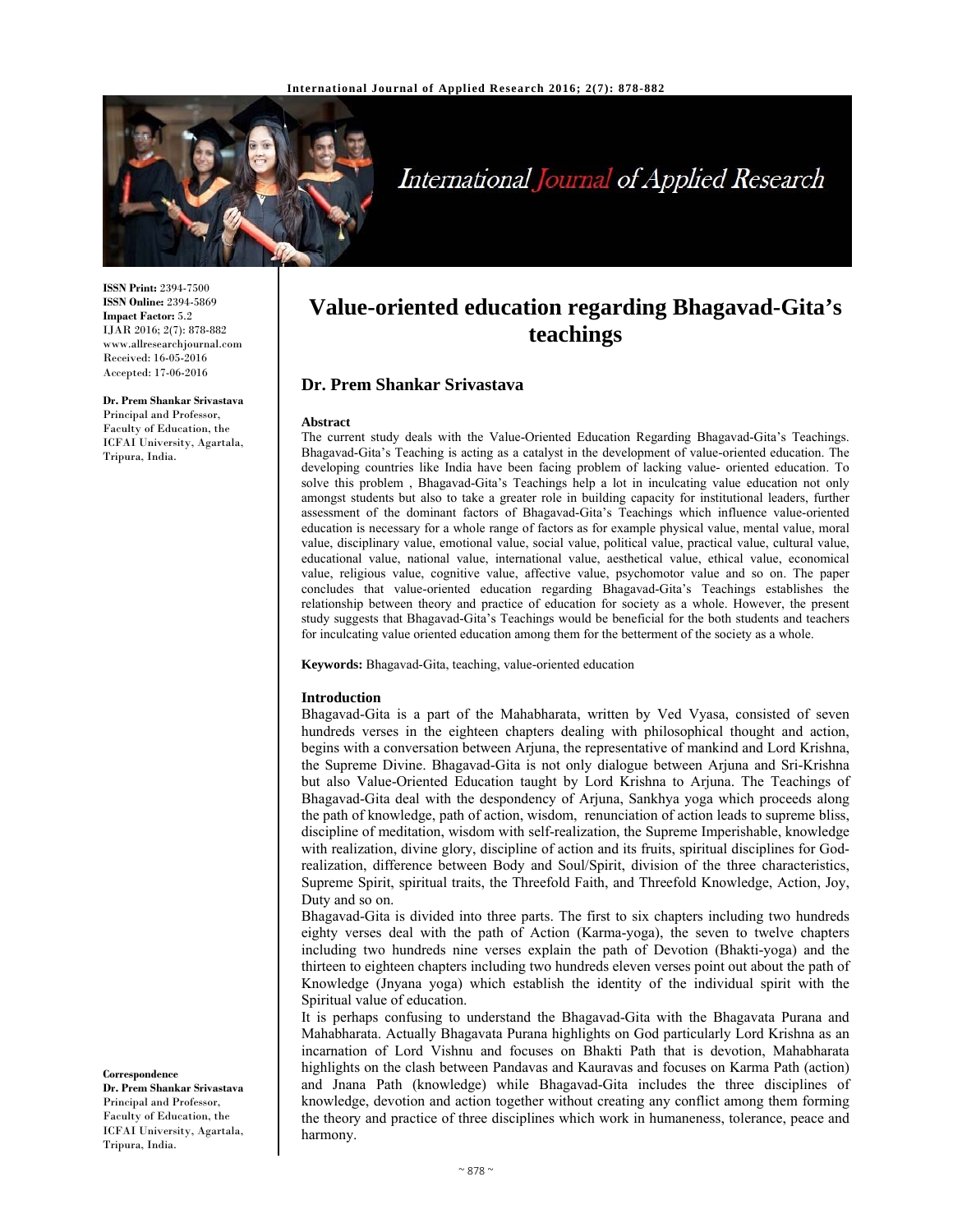The Preamble of the Constitution of India lays down five universal values:

- 1- JUSTICE, social, economic and political;
- 2- LIBERTY of thoughts, expression, belief, faith and worship;
- 3- EQUALITY of status and of opportunity; and to promote among them all;
- 4- FRATERNITY assuring the dignity of the individual and the unity and
- 5- INTEGRITY assuring integration of the nation (which is later added).

Before independence, Sargent Committee (1944) made a statement that "Religion in the widest sense should inspire all education and that a curriculum devoid of an ethical basis will prove barren at the end." But after independence, Mudalier Commission (1952-53) emphasizes character building as the goal of education. "The supreme end of the educative process should be the training of the character and personality of students in such a way that they will be able to realize their full potentialities and contribute to the wellbeing of the community." University Education Commission (1962) notes, "If we exclude spiritual training in our institutions, we would be untrue to our whole historical development." for "a national faith, a national way of life based on the Indian outlook on religion, free from dogmas, rituals and assertions." Kothari Commission (1964- 66) highlights on education and national development, as "absence of provision for education in social, moral and spiritual values" as a serious defect in the curriculum. The Commission recommends, these values to be taught "with the help, wherever possible, of the ethical teachings of great religions." Sri Prakasa Committee Report, it recommends "direct moral instruction" for which "one or two periods a week should be set aside in the school time-table." The National Policy on Education (1986) expressed concern over "the erosion of essential values and an increasing cynicism in society". It advocates education into a "forceful tool for the cultivation of social and moral values." POA (1992) tried to integrate the various components of value education into the curriculum at all stages of school education, including the secondary stage. Chavan's Committee Report (1999) gives importance on Value – oriented Education. The National Curriculum Framework for School Education (2000), the National Policy on Education (1986) and Modified, POA give importance on social, moral and spiritual values for nurturing peace, harmony, humaneness and tolerance in a society as a whole.

 Many social scientists, psychologists, philosophers, thinkers, educators, educationists and educational concerns believe that intelligence is based on mind that is ability to develop mind and values mind; but the future of the nation depends on the present day children who are the leaders of tomorrow. Therefore, efforts should be made to provide the children a pleasant present and bright future which is only possible through value- oriented education, but it is generally seen that most of the children who are enrolled in schools do not attend the schools and suffers from valueoriented education.

The study may be considered as a significant from the point of view that value-oriented education may be influenced by Bhagavad-Gita and its Teachings. So they constitute a group of individuals who are unknown till this day. The study may bring out a fact that such a group of individuals does exist.

Similarly, the study may bring to the light on the existence of the group of individuals who are better in value-oriented education as compared to other group. This may be considered as one of the contribution of the study. Keeping in view the above fact, it seems essential to study how the individuals are coping with value-oriented education in particular and in what way they are different with other. Accordingly, it has been decided by the investigator to undertake a conceptual study of Value-Oriented Education regarding Bhagavad-Gita's Teachings. Now questions may arise as:

Whether the individuals achieve value-oriented education?

Whether Bhagavad-Gita has important role for influencing value-oriented education?

Whether Bhagavad-Gita affects the value-oriented education?

Whether Bhagavad-Gita has relevance to value-oriented education?

Whether different values of education enshrined in Bhagavad-Gita?

Whether body, mind, heart and spirit affect the valueoriented education with respect to Bhagavad-Gita?

#### **Rationale of the Study**

National Curriculum for School Education, NCERT (2000) has observed that curriculum has to provide learning experiences which will improve individual's thoughts, feelings and actions. It is indicating value caring education. Very few researches have been developed to study valueoriented education in India and its contribution to the field of education, Value-Oriented Education Regarding Bhagavad-Gita's Teachings is less explored. The study is philosophical in its nature because it provides theory and principle on education with respect to aim of education, curriculum, and method of teaching, discipline, students, teachers and schools. This study is sociological in its nature because it fulfils the demands of education related to social needs according to society. This study covers psychological aspect of education because it develops the techniques for instance growth and development of the students, and their learning, motivation, personality development and adjustment, and so on. The article indicates that an analysis of the various problems of value crisis in the psychological perspective, may be accepted by the researchers and practitioners for carrying out research on what is required is that the individuals as well as society internalize the understanding of the value caring education and bring about a dynamic change in their living patterns. It seems that in our country like India ours value- oriented education programs of identification and nurturing of talent should receive a very high priority. The study is needed and significant from several points of view not only in bringing excellence among individuals but also in revealing the probable interplay among school-going children, collegegoing children and university- going children for their development of Value-Oriented Education Regarding Bhagavad-Gita's Teachings. Some of the scholars felt that after independence the value –oriented education gradually disappear and it will have no impact on Indian educational system. India is a developing country but where development is required in each and every sphere of human life. , Value-Oriented Education Regarding Bhagavad-Gita's Teachings and its implications are increasing day by day. For the appearance of the value education in the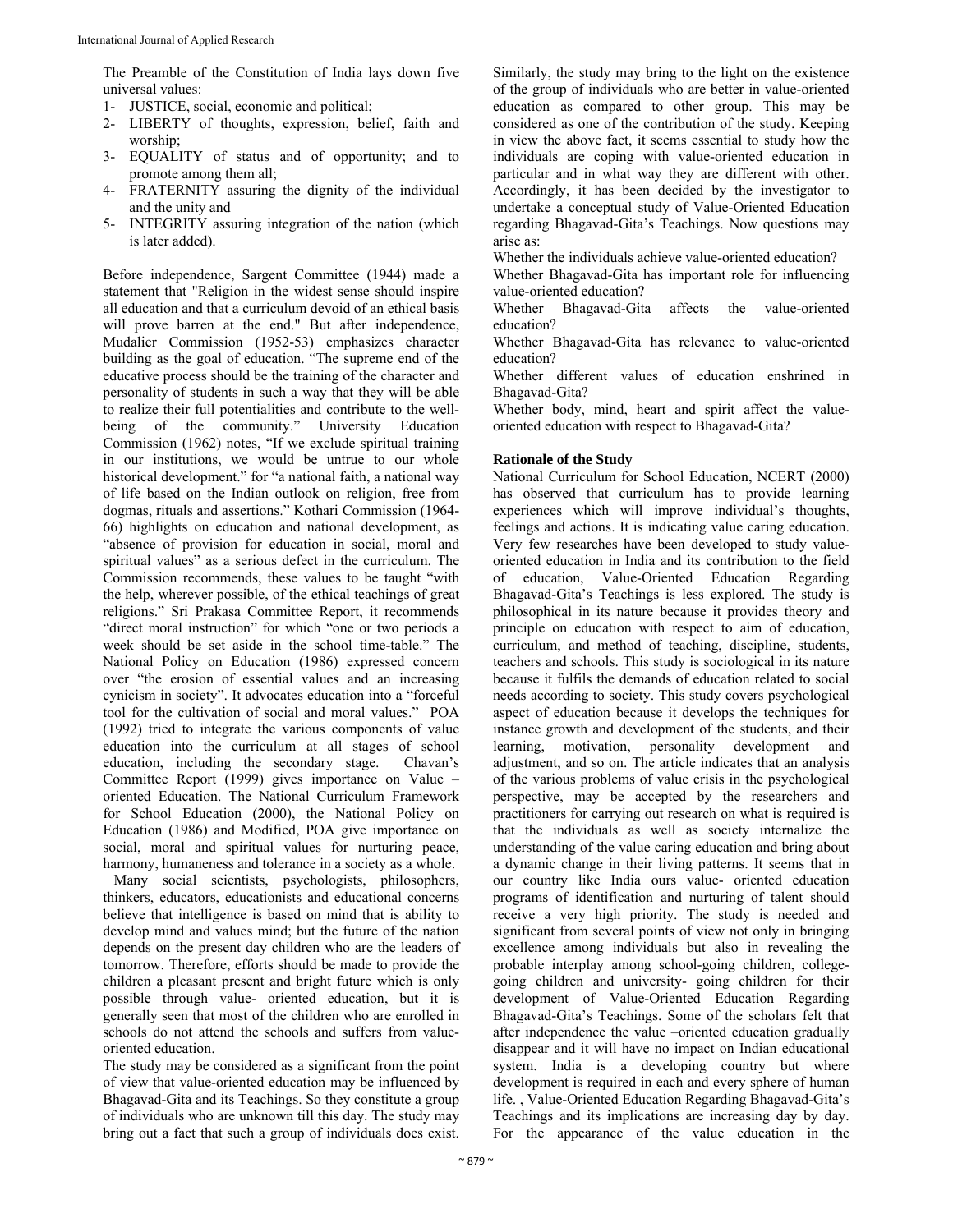development of the educational system, in this connection, Kothari Commission (1966) points out, "In the development that we envisage in the future, we hope that the pursuit of men, material affluence and power would be subordinated to that of higher values and the fulfillment of the individual." In this paper an attempt has been made to recognize, comprehend, find out, analyze, synthesize, evaluate and critically examine the dominant factors responsible for strengthening value caring education and its impact on education of today and tomorrow in Indian society. This study may help the students to understand and to solve the problem of education more efficiently. They may flower into excellent of our nation. Hence the investigator has decided to conduct the present study. On this background the problem may be stated as "*Value-Oriented Education Regarding Bhagavad-Gita's Teachings"*

#### **Purpose of the Study**

The purpose of the study is to recognize and define the Value-Oriented Education Regarding Bhagavad-Gita's Teachings, to recognize factors responsible for strengthening Value-Oriented Education through Bhagavad-Gita's Teachings, critically examine factors responsible for strengthening Value-Oriented Education through Bhagavad-Gita's Teachings, to apply factors responsible for strengthening Value-Oriented Education through Bhagavad-Gita's Teachings, to comprehend factors responsible for strengthening Value-Oriented Education through Bhagavad-Gita's Teachings, to analyze factors responsible for strengthening Value-Oriented Education through Bhagavad-Gita's Teachings, to synthesize factors responsible for strengthening Value-Oriented Education through Bhagavad-Gita's Teachings and to evaluate factors responsible for strengthening Value-Oriented Education through Bhagavad-Gita's Teachings and its metaphysical thought and action in the field of education and its impact on modern and progressive educational system.

#### **Delimitation of the Study**

Keeping in view the limitation of time, resources and energy, the study is limited to one aspect of the subject which is Value-Oriented Education based on Bhagavad-Gita's Teachings. It is entirely based on the secondary data like as books, journals, periodicals, and newspapers related to Bhagavad-Gita which constitute a major constraint of the study as the journals and periodicals are sometimes subject to manipulations and information available in them is in historical nature.

#### **Review of Literature**

Nehru (1946) wrote "The Bhagavad-Gita is a part of the Mahabharata, an episode in the vast drama. But it stands apart and is complete in itself. It is a small poem of 700 verses-'the most beautiful, perhaps the only true philosophical song existing in any known tongue' so William von Humboldt described it. Every school of thought and philosophy looks up to it and interprets it in its own way. In times of crisis, when the mind of man is tortured by doubt and is torn by the conflict of duties, it has turned all the more to the Gita for light and guidance. For, it is a poem of crisis, of political and social crisis and even more so, of crisis in the spirit of man. Even the leaders of thought and action of the present day- Tilak, Aurobindo Ghose, Gandhi- have written on it, each giving his own

interpretation. Arjuna becomes the symbol of the tortured spirit of man, which from age to age, has been torn by conflicting obligations and moralities. From this personal conversation we are taken step by step to higher and more impersonal regions of individual duty and social behavior, of the application of ethics to human life, of the spiritual outlook that should govern all. The Gita deals essentially with the spiritual background of human existence and it is in this context that the practical problems of everyday life appear. It is call to action to meet the obligations and duties of life, but always keeping in view that spiritual background and the larger purpose of the universes."

Sivananda (2000) observes "If all the Upanishads should represent cows, Sri-Krishna is their milker. Arjuna is the calf who first tasted the milk of the wisdom of the self, milked by the divine cowherd for the benefit of all humanity. The milk is the Bhagavad-Gita. It solves not only Arjuna's problems and doubts, but also the world's problem and those of every individual. Glory to Krishna, the friend of the cowherd of Gokula, the joy of Devki! He, who drinks the nectar of the Gita through purification of the heart and regular meditation, attains immortality, eternal bliss, everlasting peace and perennial joy. There is nothing more to be attained beyond this."

Sood and Kavita (2016) abstract "value-oriented education is, in a sense, tautologies. In fact, education is a subset of a larger setting of culture, and culture consists of cultivation of faculties and powers pertaining to reason, ethics and aesthetics in the light of the pursuit of values of Truth, Beauty and Goodness (Satyam, Shivam and Sundaram). Value education refers to planned educational actions aimed at the development of proper attitudes, values, emotions and behavior patterns of the learners. Value education is the education that is concerned with the transformation of an individual's personality. Every nation is awakened to provide significant importance to value oriented educational system, different pedagogies and methodologies are to be applied transmission of accumulated normative values of truth, beauty and goodness to the succeeding generation for creating a noble and healthy nation. The programme of values oriented education can be built adopting different approaches as a separate subject, inviting eminent thinkers, organizing co-curricular activities and essential teaching of great world leaders; mass-media can also play a vital role in this direction. Educational objectives refer to explicit formulations of the ways in which students are expected to be changed by the educative process. That is, the ways in which they will change in their thinking, their feelings and their actions. Objectives whether of value education or of any other curricular area depend on a variety of factors, psychological, sociological and epistemological. It is also essential that government should take initiative for introduction of values oriented education."

### **Methodology**

Methodology takes a significant role in any type of research as the reliability and validity of the findings depend upon the methods adopted and applied in the study. This study is conducted mainly by applying analytical cum descriptive method for the research. The investigator has made effort to express Value-Oriented Education Regarding Bhagavad-Gita's Teachings critically.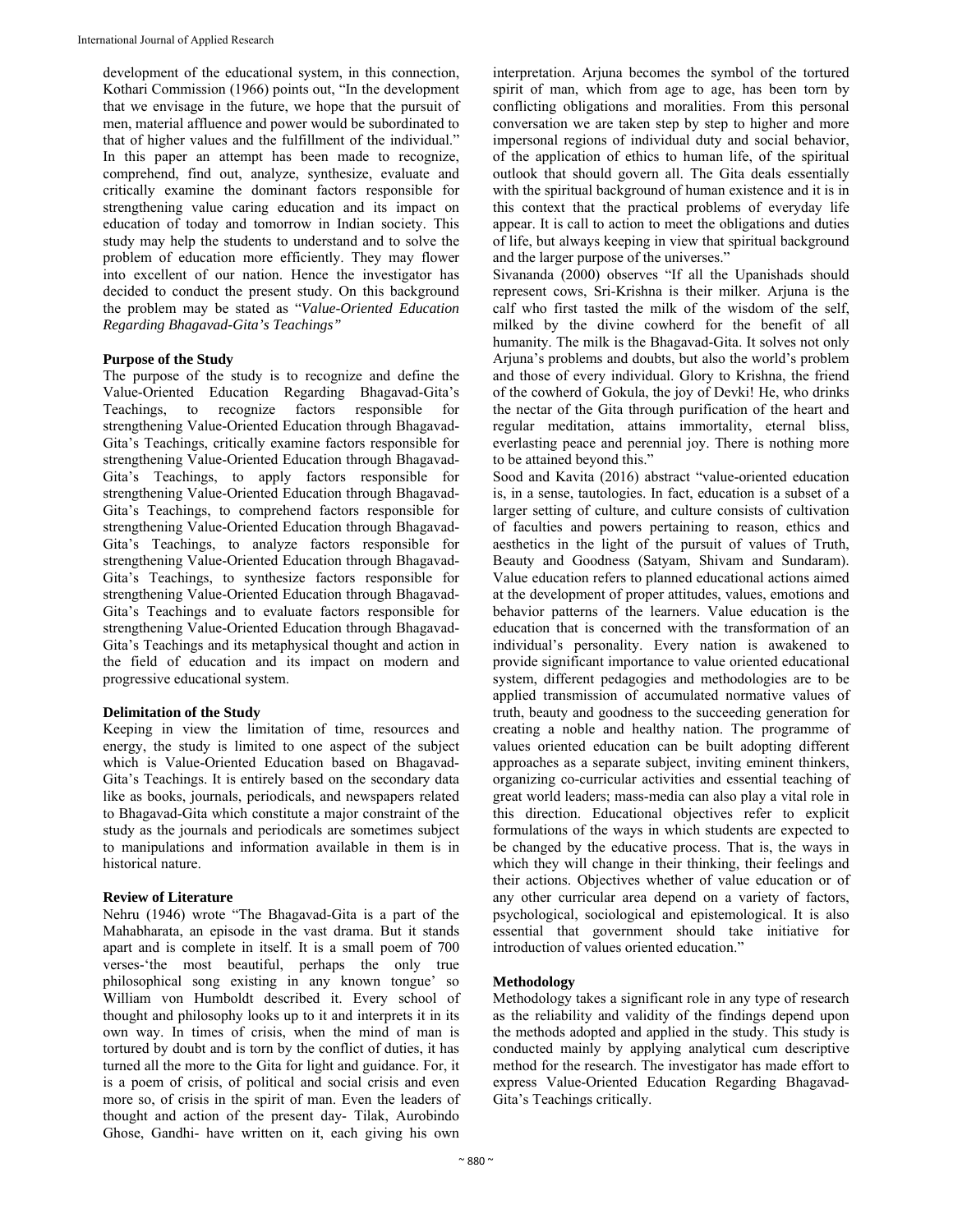#### **Analysis and Interpretation**

The concept, meaning, theory and principle related to valueoriented education have been dealt with clarity and deep insight. Before we discuss the factors responsible for strengthening value-oriented education, it is essential for us to know the meaning of value education. The term 'value education' has different meanings to different thinkers in different context. Value –oriented education is the education that is associated with the transformation of an individuals' personality from one generation to another one. Modern education, however, lays great emphasis on value-oriented education. Perhaps, this is precisely the cause why the learner seeks only to learn and study about the discovering own soul for achieving values of education. With this consideration, the development of value-oriented education is purely and surely to please the modern learner. Further, Bhagavad-Gita's Teachings helps in the development of the value-oriented education. In this connection, Kothari Commission (1964-66) emphatically stresses that moral education and inculcation of a sense of social responsibility must be stressed in educational system and schools should reorganize their responsibility in facilitating the transition of youth from the world of schools to the world of work and life. The National Education policy 1986 also reflects the light on value based education. Furthermore, there is a more problem of achieving value-oriented education by the individuals in our India today because each and every school or college or university suffers from such wisdom knowledge and devotion and it is because of this problem that our entire educational system is going aimlessly. That is why it may be said that educationists, teacher educators, teachers, educational administrators, educational supervisors, curriculum constructors and educational planners in our country should wake up to the task of the curriculum construction, curriculum development and curriculum transaction of value-oriented education and its aims and objective, method of teaching and techniques by understanding a critical examination of the present set up of value-oriented education for human well being, and further assessment , in order to sustain and to strengthen value education, India needs a fast development in the area of research on value-oriented education. This can be done by strengthening the pillars of professional education particularly the teacher education. Otherwise, the ignorance of value-oriented education will result in exploitation, corruption, aggression, destruction, disaster, selfishness and hatred. In short, it may be said that value-oriented education regulates positive education and control negative things. In the words of Nelson Mandela, "Do not educate your child to be rich. Educate him to be happy so when he grows up, he will know the value of things, not the price". Value-Oriented Education is an integral part of teacher education as well as school education and ultimately study of Bhagavad-Gita's Teachings must become a part of all courses in Humanities and Social Sciences at University level also. Bhagavad-Gita's Teachings must also be raised considerably so as to promote a deep understanding of its theory and principle to solve the everyday problems of life for achieving values of education. All constructive and creative works related to Bhagavad-Gita and its Teachings, it is felt that there is a great deal has been done to the development of Value-Oriented Education and its dominant factors with special reference to philosophical outlook, much has also been done to value-oriented education in

India to draw in broad an outline of value education and much has so far been also done for recreating and reconstructing a better balanced society in our country through the disciplines of knowledge, devotion and action and a great importance was given on the democratic concept of education as the means of discovering truth. Greater emphasis is being paid to value-oriented education through a dialogue between Arjuna, human being and Lord Krishna, Supreme Being.

All the books and writings on Bhagavad-Gita, is the most important inspiring literature of the value-oriented education, propounds cardinal principles of axiology, of course, yields useful information regarding a true guide for all human beings, and also gives details of philosophical foundation of education as well as helps in progressive basis of education for the betterment of the pupils of the our society as a whole.

# **Discussion**

It is to be quite honest and fair, the field of value-oriented education, based on axiology branch of philosophy, is too much vast and it is not easy to achieve a well balanced perspective of what is really happening and what is lacking in our research work. The study under consideration has been carried out with the recognizing, comprehending, examining critically, applying, analyzing, synthesizing, and evaluating the value –oriented education with respect to Bhagavad-Gita's Teachings has great relevance to the present-day inside schools, colleges, and universities or outside and it can bring about a dynamic change in the educational system not only of the country, but also the world. Here, the impact of modifying patterns of the Indian educational system in the disciplines of knowledge, devotion and action, would be analyzed in depth and thus it may contribute in solving the everyday problems of individuals' life creatively and constructively in the new situation of the socio-psycho-physical environment for their wellbeing by achieving value-oriented education through Bhagavad-Gita's teachings.

# **Conclusion**

In the words of Martin Luther King, "The prosperity of a country depends not on the abundance of its revenues, nor on the strength of its fortification, nor on the beauty of its public building but its cultivated citizens, in its men of Education, enlightens and character." To have an access to the realization of thought and action with respect to Bhagavad-Gita's Teachings which serves as a foundation of nurturing values oriented education, which reflects for achieving values of education and beneficial for human' well-being. Keeping in view in mind, the author concludes the 'Value-oriented education' as "it is education which helps to fulfill the potentialities of the individuals' education through the three disciplines of action, knowledge and devotion which inculcates the values of education among individuals to lead to supreme bliss in order to gain physical value, mental value, moral value, disciplinary value, emotional value, social value, political value, practical value, cultural value, educational value, national value, international value, aesthetical value, ethical value, economical value, religious value, cognitive value, affective value, psychomotor value and so on , if the teachers enable to modify such values on the basis of three discipline of action, devotion and knowledge of Bhagavad-Gita's